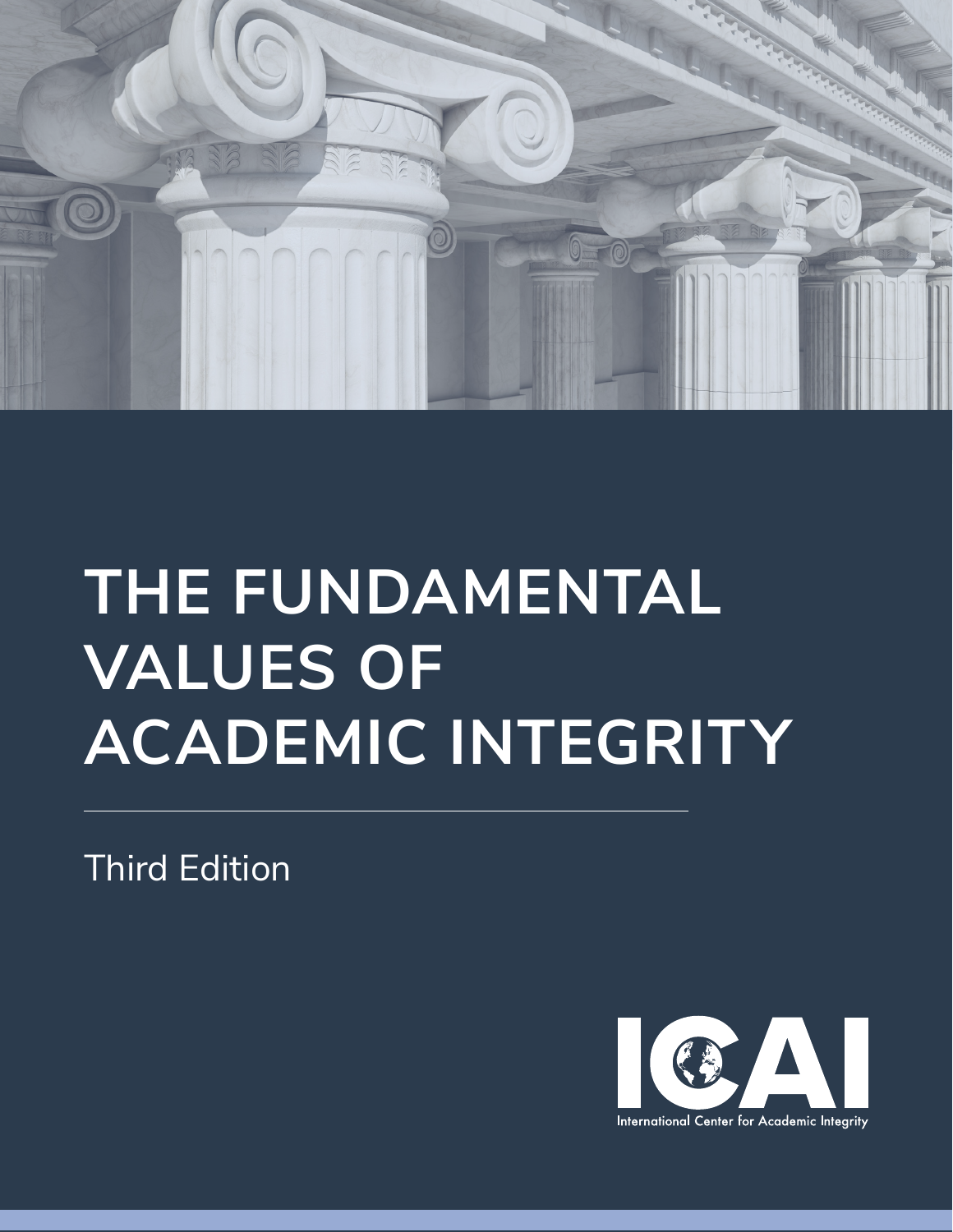The Fundamental Values of Academic Integrity

The first edition of *The Fundamental Values of Academic Integrity* was generously supported by the William and Flora Hewlett Foundation and recognized Sally Cole, Larry Hinman, Elizabeth Kiss, and Jeanne Wilson for their editorial leadership. The original publication was produced by Oakton Community College, Des Plaines, Illinois.

In 2014 the International Center for Academic Integrity (ICAI) updated *The Fundamental Values of Academic Integrity* both to reflect changes in the organization and to recognize its 20th anniversary. The Second Edition was produced by Clemson University's Rutland Institute for Ethics, which housed ICAI at that time.

*The Fundamental Values of Academic Integrity,* Third Edition, from the *International Center for Academic Integrity* is available under a Creative Commons Attribution-NonCommercial-ShareAlike 4.0 International license.

ISBN: 978-0-9914906-7-7 (pbk)

International Center for Academic Integrity [ICAI]. (2021). *The Fundamental Values of Academic Integrity*. (3rd ed.). [www.academicintegrity.org/the-fundamental-values](http://www.academicintegrity.org/the-fundamental-values-of-academic-integrity/)[of-academic-integrity](http://www.academicintegrity.org/the-fundamental-values-of-academic-integrity/)

The Fundamental Values of Academic Integrity Third Edition

International Center for Academic Integrity The International Center for Academic Integrity is a 501(c)(3) charitable non-profit organized in 2018 in the state of Delaware.

ICAI [www.academicintegrity.org](http://www.academicintegrity.org)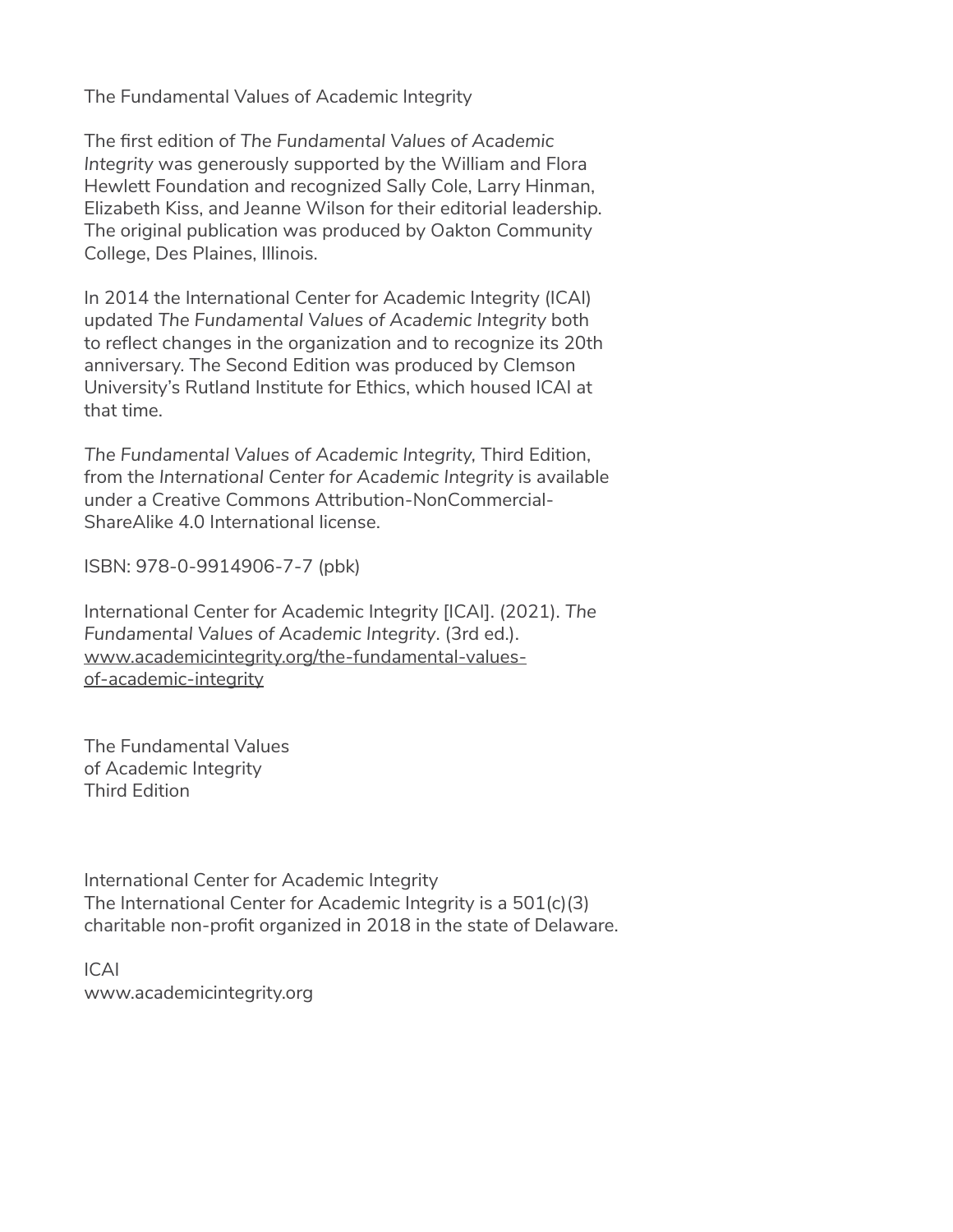

#### **The Fundamental Values of Academic Integrity**

International Center for Academic Integrity

The International Center for Academic Integrity (ICAI) cultivates integrity in academic communities throughout the world to promote ethical institutions and societies.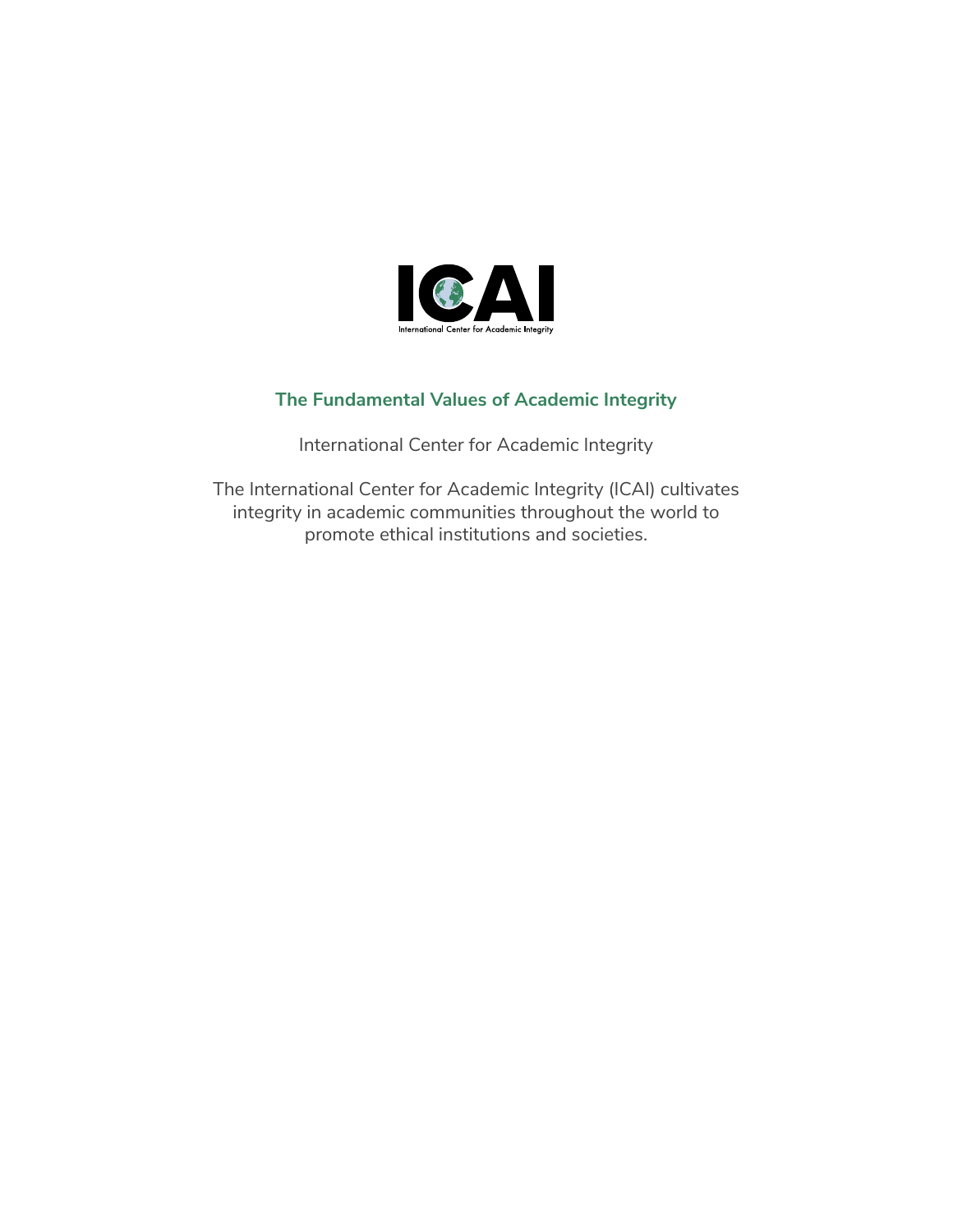# **Table of Contents**

| How to Create a Culture of Academic Integrity11 |
|-------------------------------------------------|
|                                                 |
|                                                 |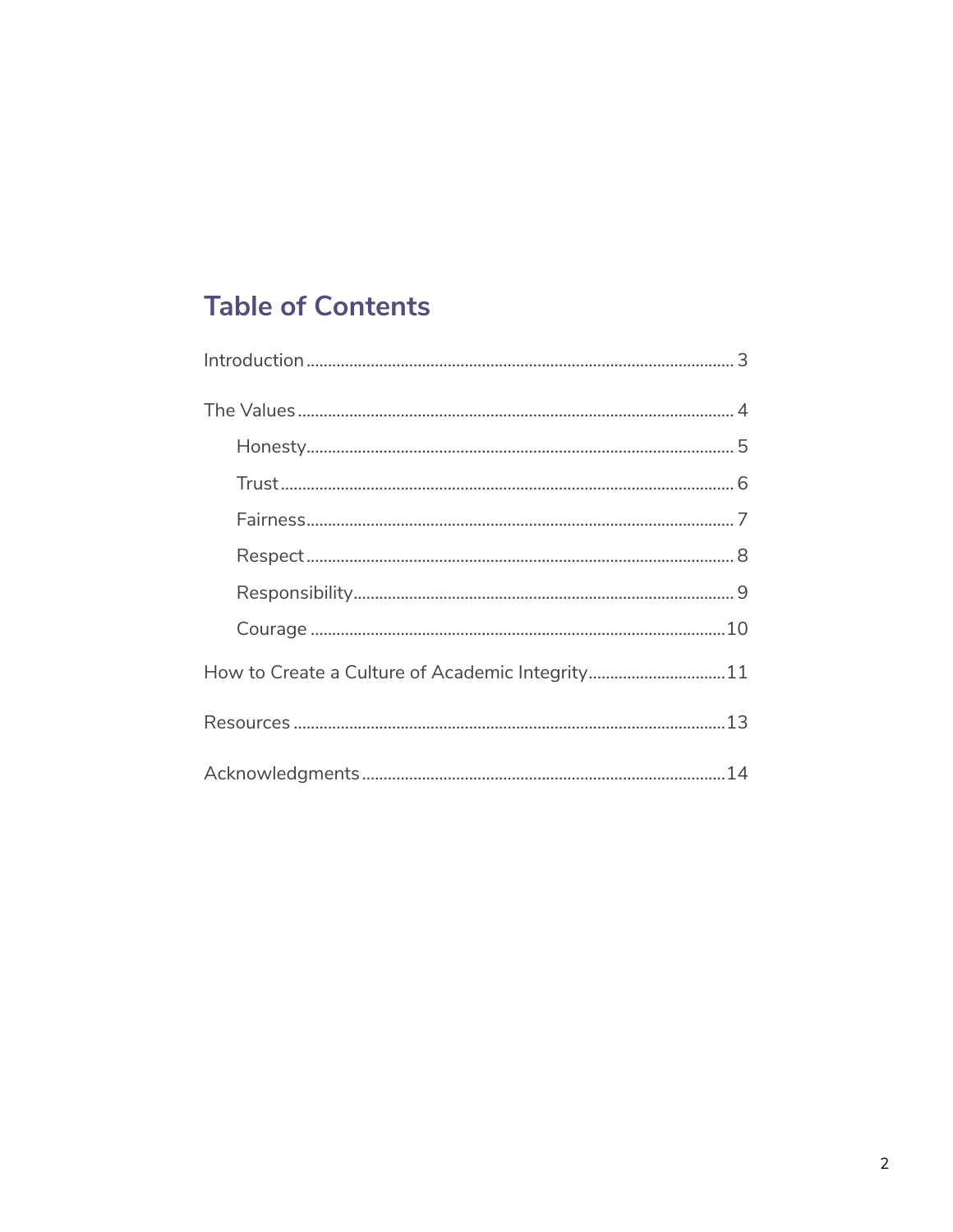## **Introduction**

In general, The International Center for Academic Integrity (ICAI) exists to promote academic integrity and ethics in schools and in society at large. To do that, ICAI offers a variety of services, including assessments, resources, and consultations. ICAI believes in the importance of promoting critical conversations about integrity. *The Fundamental Values of Academic Integrity* was created to facilitate these conversations and as a statement of the organization's core beliefs.

The original, 1999 edition of *The Fundamental Values* included five values: honesty, trust, fairness, respect, and responsibility. In 2014, the sixth value was added: courage.

In 2018, the International Center for Academic Integrity became a stand-alone 501(c)(3) non-profit, and the Board of Directors determined it was time for a third edition of the Fundamental Values. This third edition continues the discussion about the six values but also provides ideas for putting these six values into practice to help build a culture of academic integrity in the classroom, at the institutional level, and beyond. As ICAI continues to expand its membership across the globe, the organization strives to find support and examples that can be used in a variety of educational cultures and ecosystems.

ICAI's goal is that this edition will serve as a practical reference to help facilitate these important conversations and support a systemic movement toward cultures of academic integrity and academic excellence at institutions both large and small.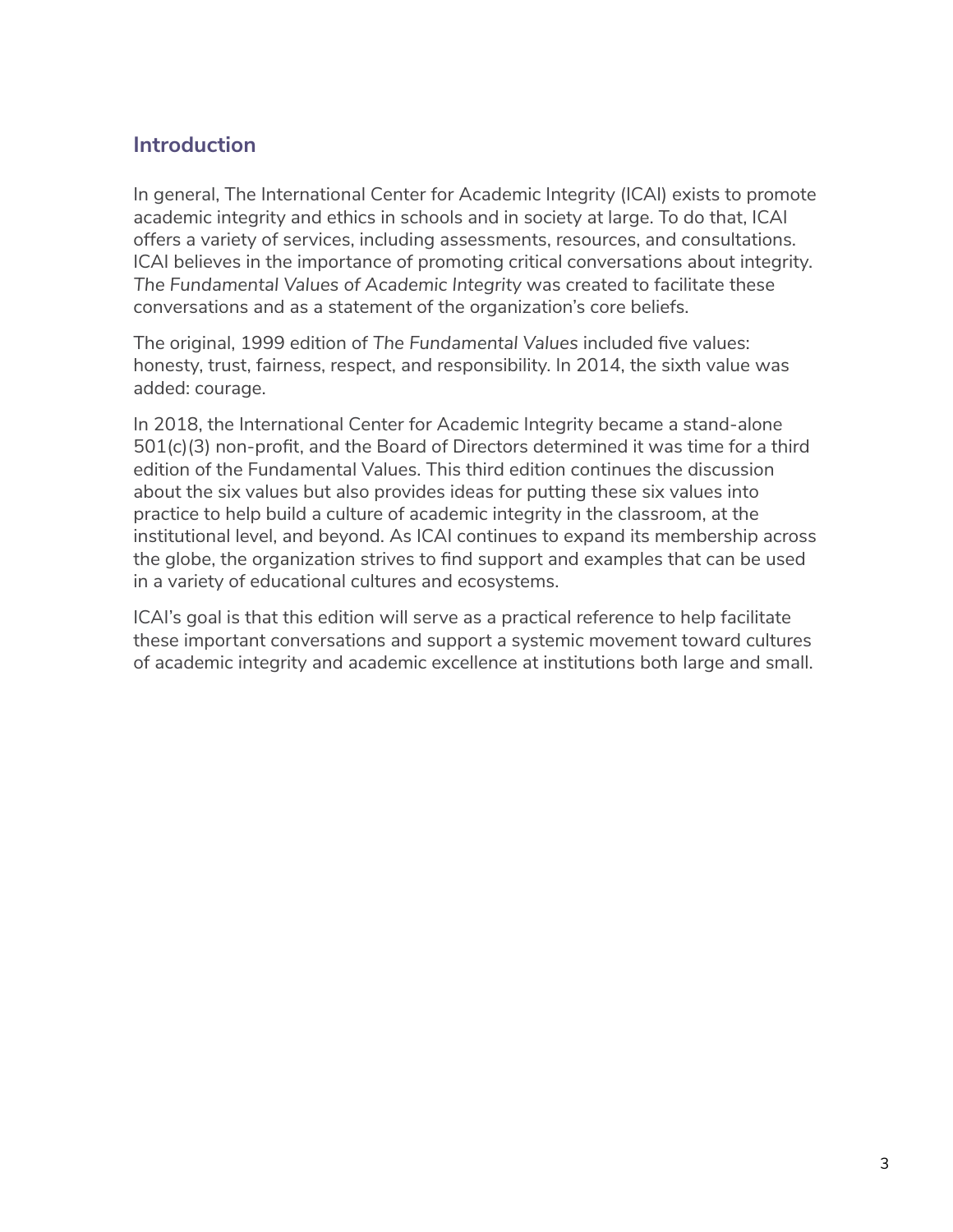# **The Values**

*What is Academic Integrity? Why Is It Important? Why identify fundamental values?*

Many instructors, students, staff, and administrators embrace the principles of academic integrity because they know the goals of teaching, learning, research, and service can only be accomplished in ethical environments. Despite that, scholarly institutions rarely identify and describe their commitment to the principles of integrity in positive and practical terms. Instead, they tend to address academic integrity by identifying and prohibiting behaviors that run counter to the principles of integrity. By articulating the fundamental values of academic integrity, ICAI attempts to frame academic integrity in ways that are both positive and pragmatic.

ICAI defines academic integrity as a commitment to six fundamental values: honesty, trust, fairness, respect, responsibility, and courage. By embracing these fundamental values, instructors, students, staff, and administrators create effective scholarly communities where integrity is a touchstone. Without them, the work of teachers, learners, and researchers loses value and credibility. More than merely abstract principles, the fundamental values serve to inform and improve ethical decision-making capacities and behavior. They enable academic communities to translate ideals into action.

Scholarly communities flourish when community members "live" the fundamental values. To do this, these communities must invoke them, regularly inviting staff, students, faculty, and administrators to consider and discuss the role of ethical values and their ability to inform and improve various aspects of life on and off campus. When a society's institutions are infused with integrity, they create a stronger civic culture as a whole.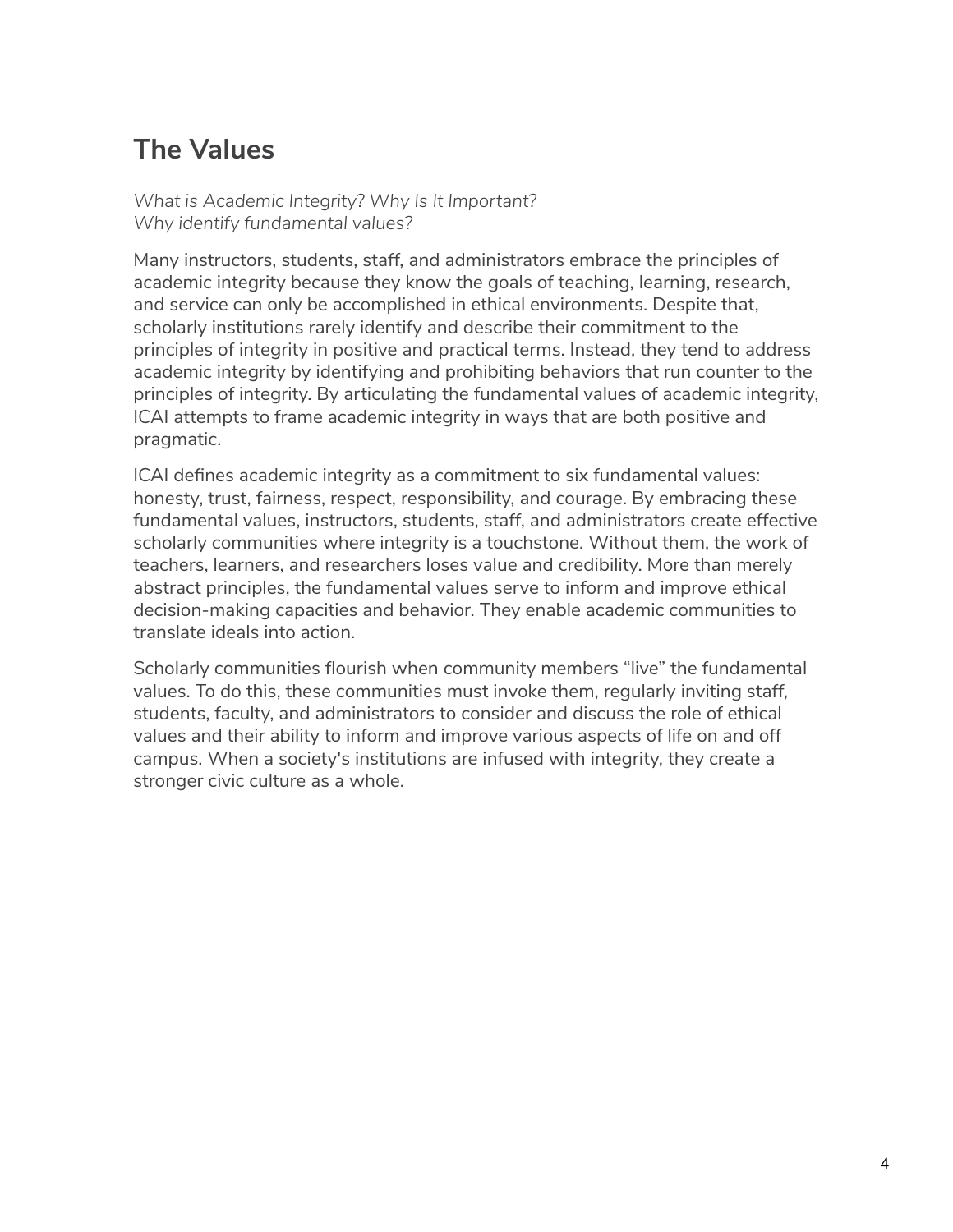## **Honesty**

**hon·es·ty** *noun* 1. The quality of being honest, free from fraud or deception, legitimate, truthful1

Honesty forms the indispensable foundation of integrity and is prerequisite for full realization of trust, fairness, respect, and responsibility.

Honesty begins with individuals and extends out into the larger community. As students and faculty seek knowledge, they must be honest with themselves and with each other. In study halls and laboratories, in libraries, playing fields, and classrooms, cultivating and practicing honesty lays a foundation for lifelong integrity.

Institutions also must commit to being honest with students, faculty, staff, supporters, and their broader communities, for honesty at the organizational level sets the tone for the overall academic endeavor.

Established as a value, honesty allows for and encourages the development of trust. Trust accrues over time, with experience, and is built on a foundation of actions more importantly than words.

#### **Ways to demonstrate honesty:**

- · Be truthful
- · Give credit to the owner of the work (i.e., musician, author, artist, speaker etc.)
- · Keep promises
- · Provide factual evidence
- · Aspire to objectivity, consider all sides and one's own potential preconceptions

<sup>1</sup> merriam-webster.com/dictionary/honest, accessed 15 Sept. 2020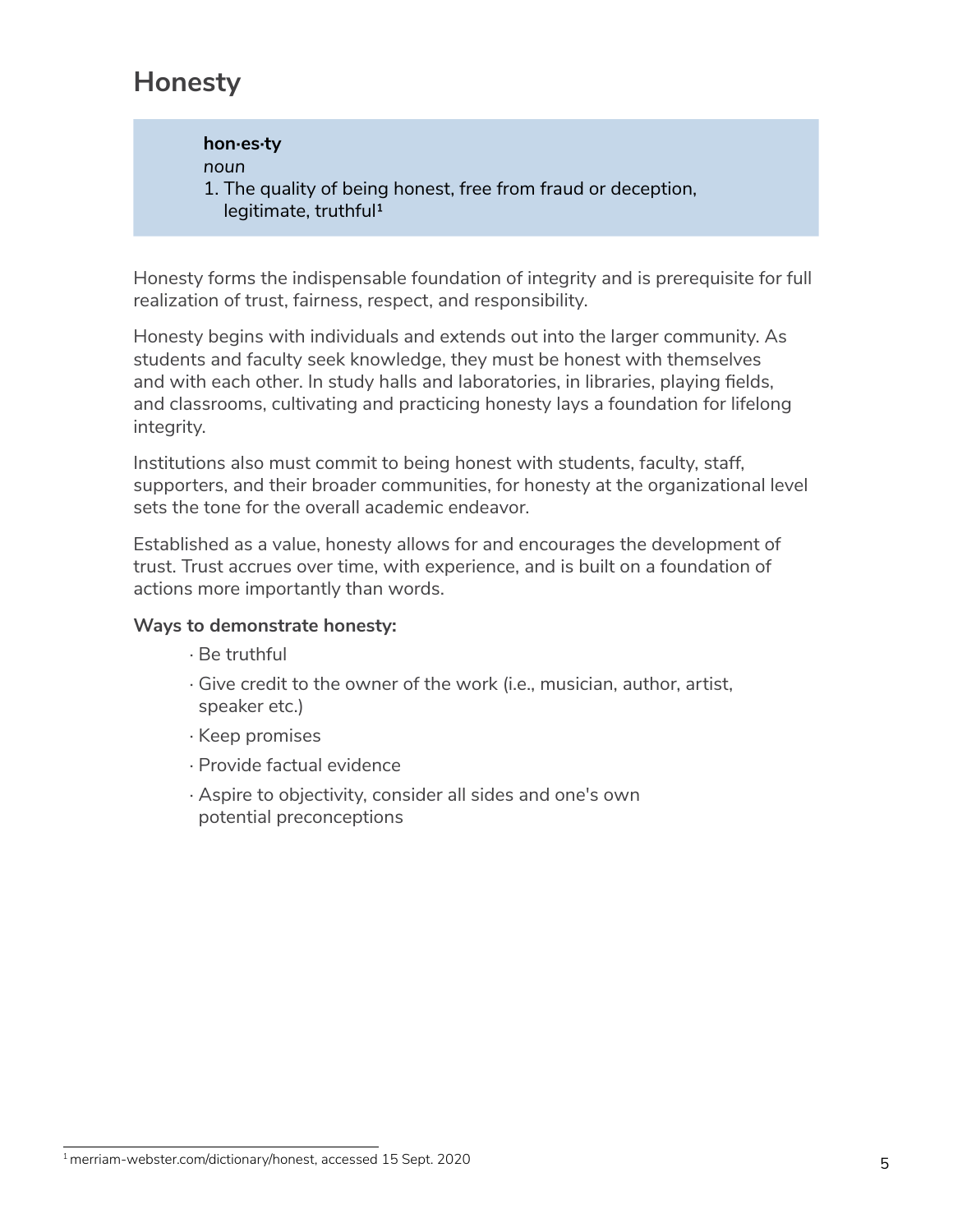# **Trust**

**trust** *noun* 1. The assured reliance on the character, ability, strength, or truth of someone or something<sup>2</sup>

The ability to rely on the truth of someone or something is a fundamental pillar of academic pursuit and a necessary foundation of academic work. Members of the academic community must be able to trust that work, whether student work or research, is not falsified and that standards are applied equitably to all. Only with trust can we ground new inquiries in the research of others and move forward with confidence. Trust enables students and researchers to collaborate, share information, and circulate new ideas freely, without fear.

Trust is reciprocal: being worthy of others' trust and allowing oneself to trust others go hand-in-hand.

Students promote trust by preparing work that is honest, thoughtful, and genuine. Faculty promote trust by setting clear guidelines for assignments and for evaluating student work in an equitable, timely, and forthright manner.

Trust is developed by schools that set clear and consistent academic standards, that apply their standards unfailingly and fairly, and that support honest and impartial research.

Outside the academic community, trust enables communities to value and rely on scholarly research, teaching, and degrees. Communities of trust engender cooperation by creating environments in which participants expect to treat others—and be treated—with fairness and respect.

#### **Ways to demonstrate trust:**

- · Clearly state expectations and follow through
- · Promote transparency in values, processes, and outcomes
- · Trust others
- · Give credence
- · Encourage mutual understanding
- · Act with genuineness

 $^2$  merriam-webster.com/dictionary/trust, accessed 15 Sept. 2020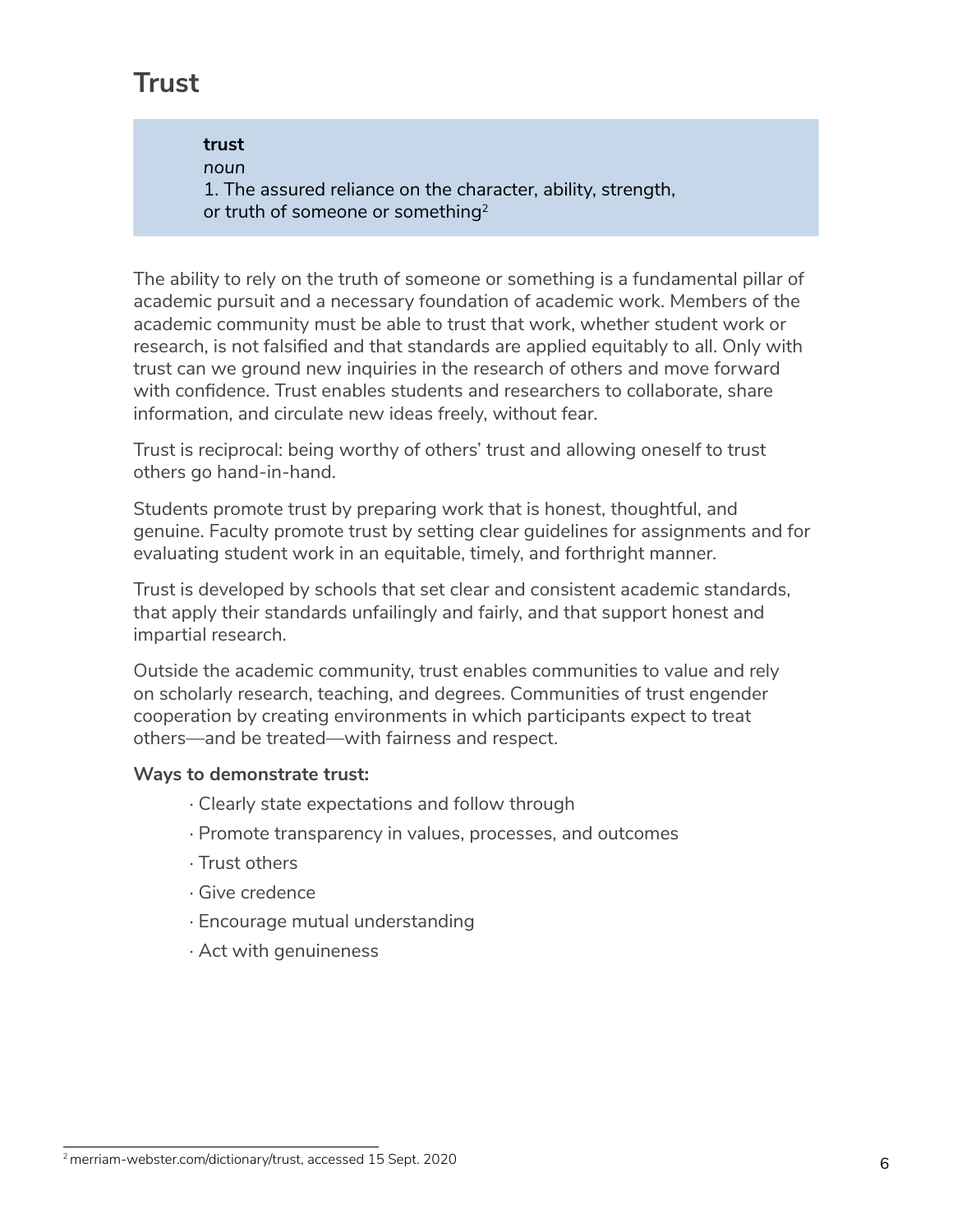## **Fairness**

#### **fair·ness**

*noun*

1. The quality or state of being fair, especially fair or impartial treatment, lack of favoritism toward one side or another<sup>3</sup>

Impartial treatment is an essential factor in the establishment of ethical communities because it reinforces the importance of truth, ideas, logic, and rationality. Important components of fairness include predictability, transparency, and clear, reasonable expectations.

All members of the academic community, including faculty, students, administration, and staff have a right to expect fair treatment and a duty to treat others fairly.

Faculty members are fair to students, each other, and institutions when they lead by example, communicating expectations clearly, responding to dishonesty consistently, and upholding academic integrity principles unfailingly.

Students engage in fairness by doing their own original work, acknowledging borrowed work appropriately, respecting and upholding academic integrity policies, and by maintaining the good reputation of the institution.

Administrators and staff are fair to their communities when they provide clear, useful, and just policies that help establish and nurture communities of integrity, and that treat students, faculty, staff, alumni, and institutions with respect.

Impartial, consistent, and just responses to dishonesty and integrity breaches are fundamental to educational fairness. Accurate and impartial evaluation also plays an important role in educational processes by establishing trust among faculty and students.

#### **Ways to demonstrate fairness:**

- · Apply rules and policies consistently
- · Engage with others equitably
- · Keep an open-mind
- · Be objective
- · Take responsibility for your own actions

<sup>7</sup> 3 merriam-webster.com/dictionary/fairness, accessed 15 Sept. 2020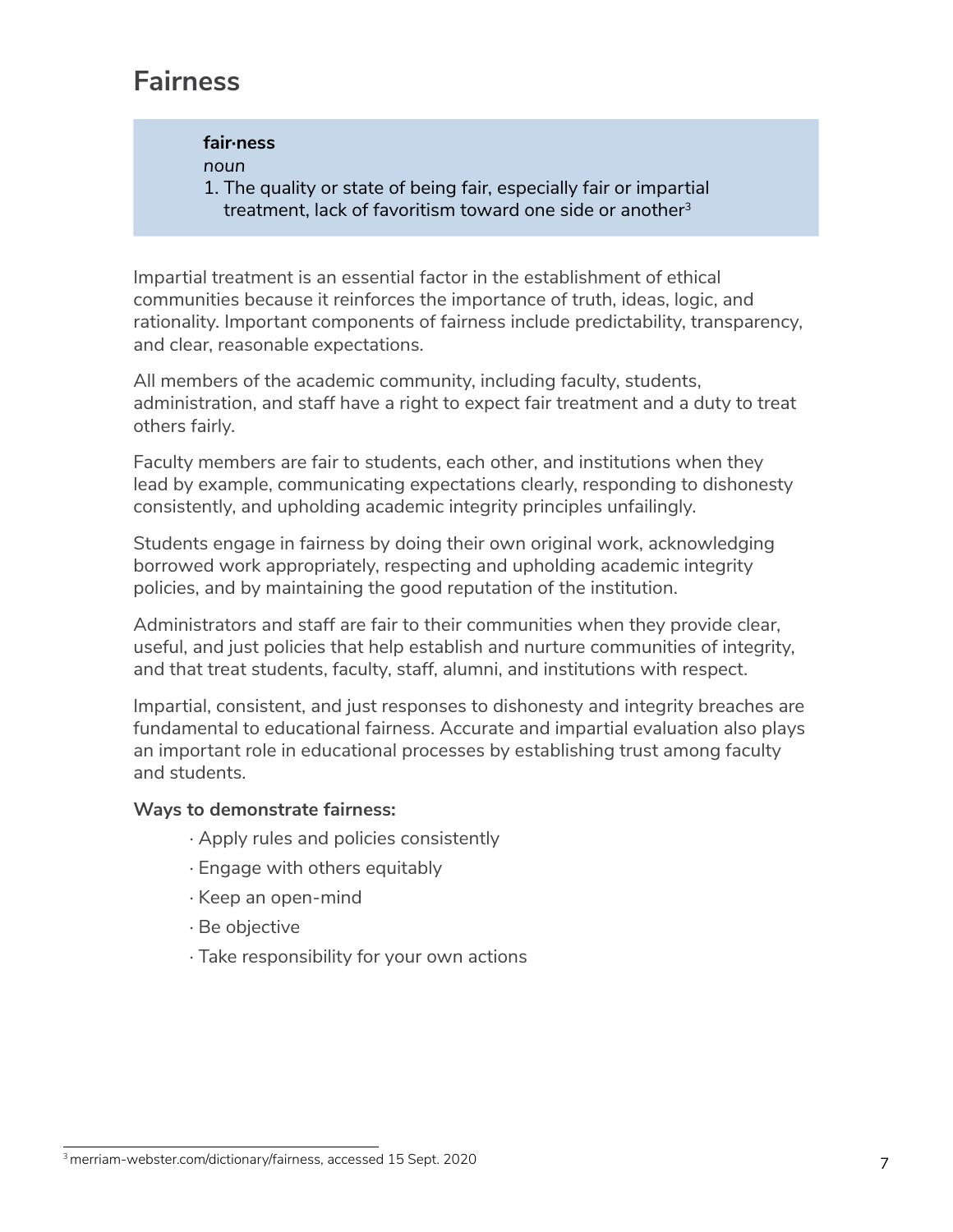## **Respect**

**re·spect** *noun* 1. High or special regard, esteem; the quality or state of being esteemed<sup>4</sup>

Respect in academic communities is reciprocal and requires showing respect for oneself as well as others. Respect for self means tackling challenges without compromising your own values. Respect for others means valuing the diversity of opinions and appreciating the need to challenge, test, and refine ideas.

Scholarly communities succeed when there is respect for community members and for the diverse and sometimes contradictory opinions expressed. The most dynamic and productive learning environments foster active engagement, including rigorous testing, spirited debate, and lively disagreements over ideas tempered by civility and courtesy to those who voice them.

Students show respect when they value and take advantage of opportunities to gain new knowledge by taking an active role in their own education, contributing to discussions, actively listening to other points of view, and performing to the best of their ability.

Faculty show respect by taking students' ideas seriously, by recognizing them as individuals, helping them develop their ideas, providing full and honest feedback on their work, and valuing their perspectives and their goals.

Members of academic communities further show respect by acknowledging intellectual contributions of other scholars through proper identification and citation of sources. Cultivating environments in which all members show and enjoy respect is both an individual and a collective responsibility.

#### **Ways to demonstrate respect:**

- · Practice active listening
- · Receive feedback willingly
- · Accept that others' thoughts and ideas have validity
- · Show empathy
- · Seek open communication
- · Affirm others and accept differences
- · Recognize the consequences of our words and actions on others

<sup>4</sup> merriam-webster.com/dictionary/respect, accessed 15 Sept. 2020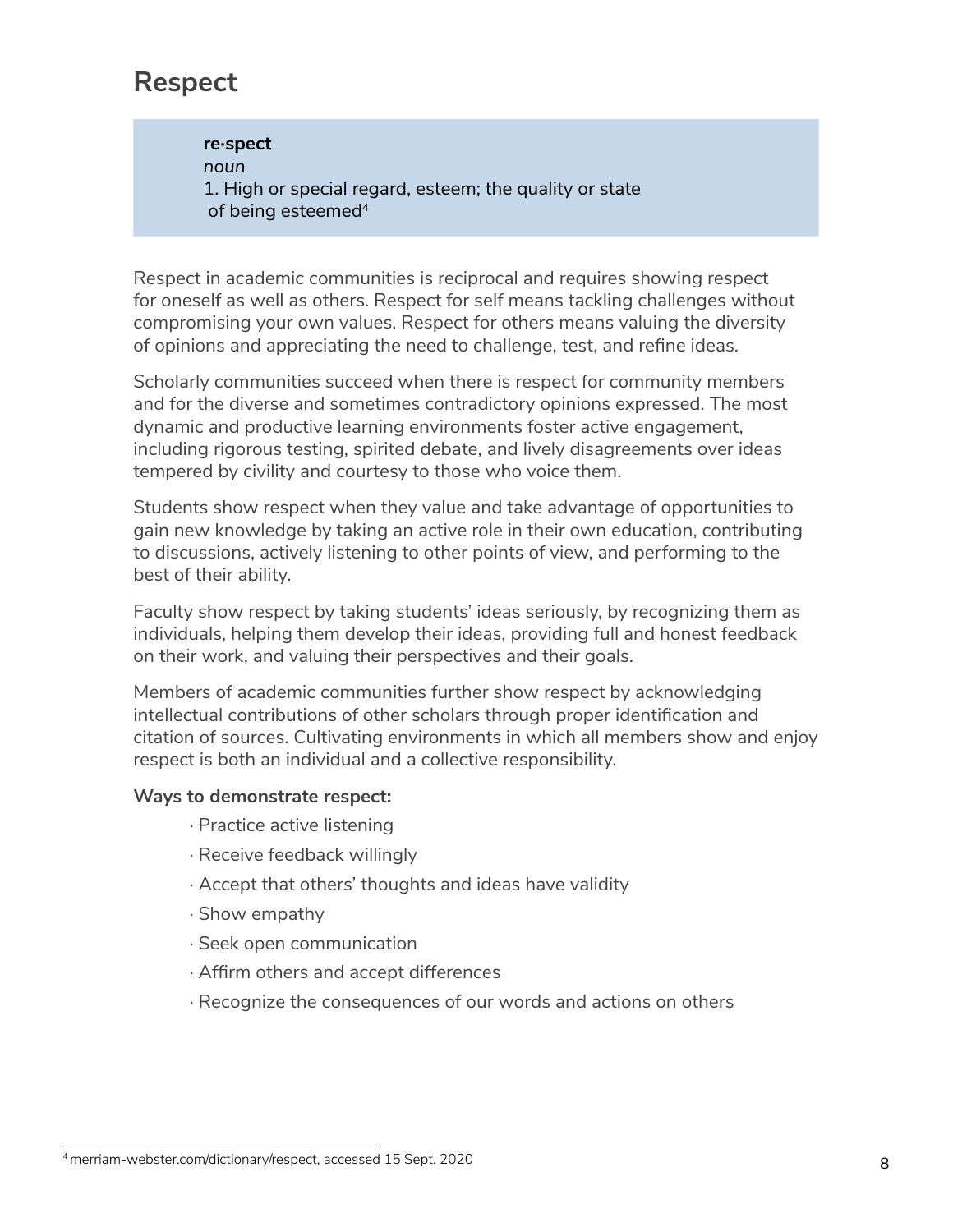## **Responsibility**

### **re·spon·si·bil·i·ty**

*noun*

1. The quality or state of being responsible; moral, legal, or mental accountability; reliability, trustworthiness $5$ 

Upholding the values of integrity is simultaneously an individual duty and a shared concern. Every member of an academic community—each student, staff, faculty member, and administrator—is accountable to themselves and each other for safeguarding the integrity of its scholarship, teaching, research, and service.

Shared responsibility distributes and magnifies the power to effect change. Responsible communities can overcome apathy and inspire others to uphold the academic integrity standards of the group.

Being responsible means standing up against wrongdoing, resisting negative peer pressure, and serving as a positive example. Responsible individuals hold themselves accountable for their own actions and work to discourage and prevent misconduct by others.

Responsible faculty not only create and enforce classroom and institutional policy, but they also clearly communicate expectations around these policies. They keep their word and adhere to their own and their institution's policies.

Likewise, responsible students seek to obtain and understand information about classroom and institutional policy. They follow these policies and ask questions when they do not understand or disagree with them.

Responsible institutions and administrators work to ensure that the educational process, the institution's policies, and even its funding sources and extracurricular activities align with the institution's mission and long-range vision.

#### **Ways to demonstrate responsibility:**

- · Hold yourself accountable for your actions
- · Engage with others in difficult conversations, even when silence might be easier
- · Know and follow institutional rules and conduct codes
- · Create, understand, and respect personal boundaries
- · Follow through with tasks and expectations
- · Model good behavior

<sup>5</sup> merriam-webster.com/dictionary/responsibility, accessed 15 Sept. 2020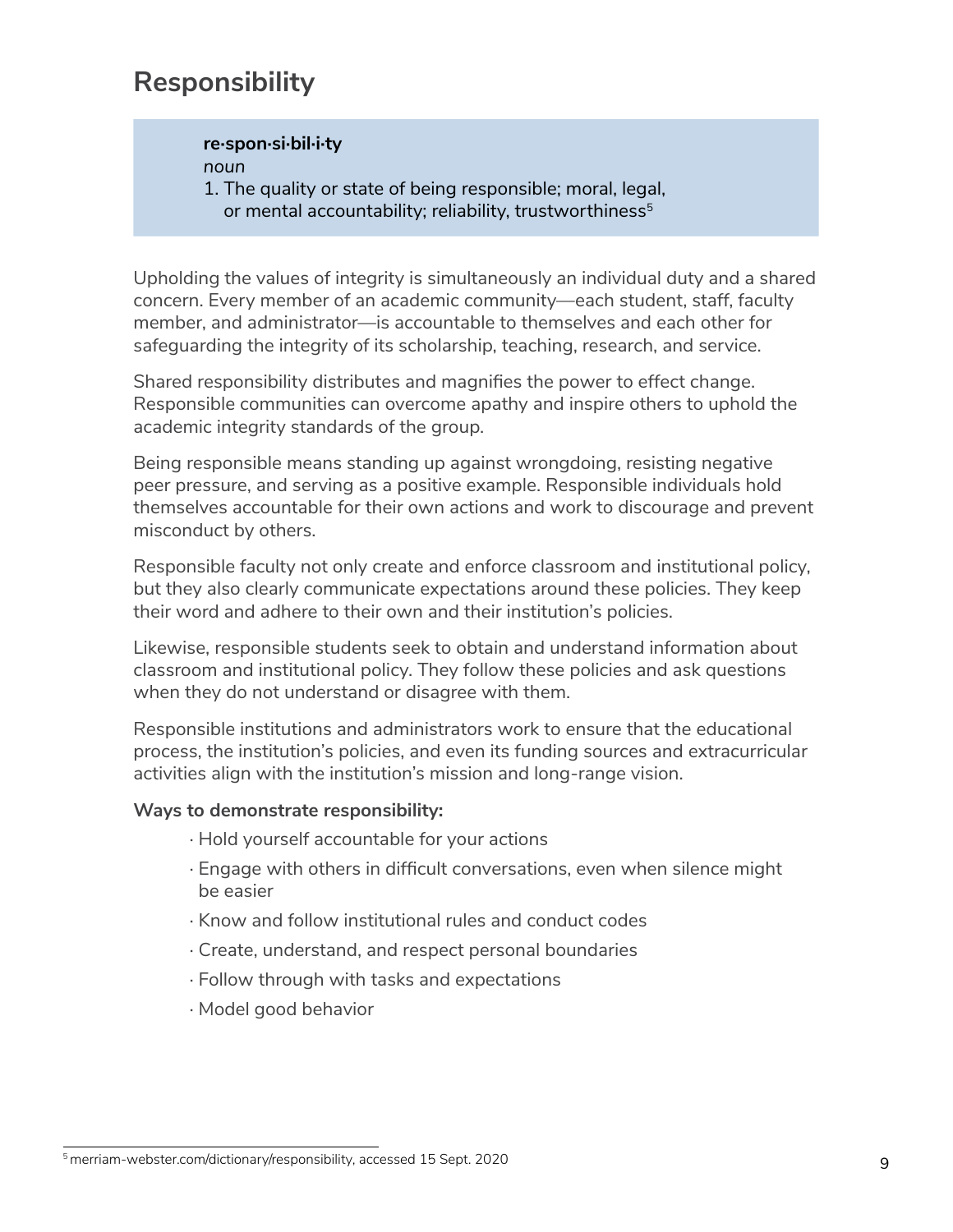# **Courage**

**cour·age**

*noun*

1. The mental or moral strength to venture, persevere, and withstand danger, fear, or difficulty $6$ 

Courage differs from the preceding fundamental values by being more a quality or capacity of character. However, as with each of the values, courage can be practiced and developed.

Courage often is interpreted as a lack of fear. In reality, courage is the capacity to act in accordance with one's values despite fear.

Being courageous means acting in accordance with one's convictions. Like intellectual capacity, courage can only develop in environments where it is tested. Academic communities of integrity, therefore, necessarily include opportunities to make choices, learn from them, and grow. Through this iterative process, courage and the five additional values of academic integrity can develop as interwoven and mutually dependent characteristics.

Students who exhibit courage hold themselves and their fellow learners to the highest standards of academic integrity even when doing so involves risk of negative consequences, such as a bad grade, or reprisal from their peers or others.

Among faculty members, courage manifests itself as the willingness to hold themselves, students, and other faculty accountable for maintaining a culture of integrity as defined by the five additional values. Courageous faculty also hold institutions and administrators accountable for aligning policy with mission and vision and for supporting an environment that fosters integrity. The same is true for administrators.

Members of academic communities must learn to make decisions that demonstrate integrity. They also must then display the courage necessary to act on those decisions. Only by exercising courage is it possible to create communities that are responsible, respectful, trustworthy, fair, and honest and strong enough to endure regardless of the circumstances they face.

#### **Ways to demonstrate courage:**

- · Be brave even when others might not
- · Take a stand to address a wrongdoing and support others doing the same
- · Endure discomfort for something you believe in
- · Be undaunted in defending integrity
- · Be willing to take risk and risk failure

<sup>6</sup> merriam-webster.com/dictionary/courage, accessed 15 Sept. 2020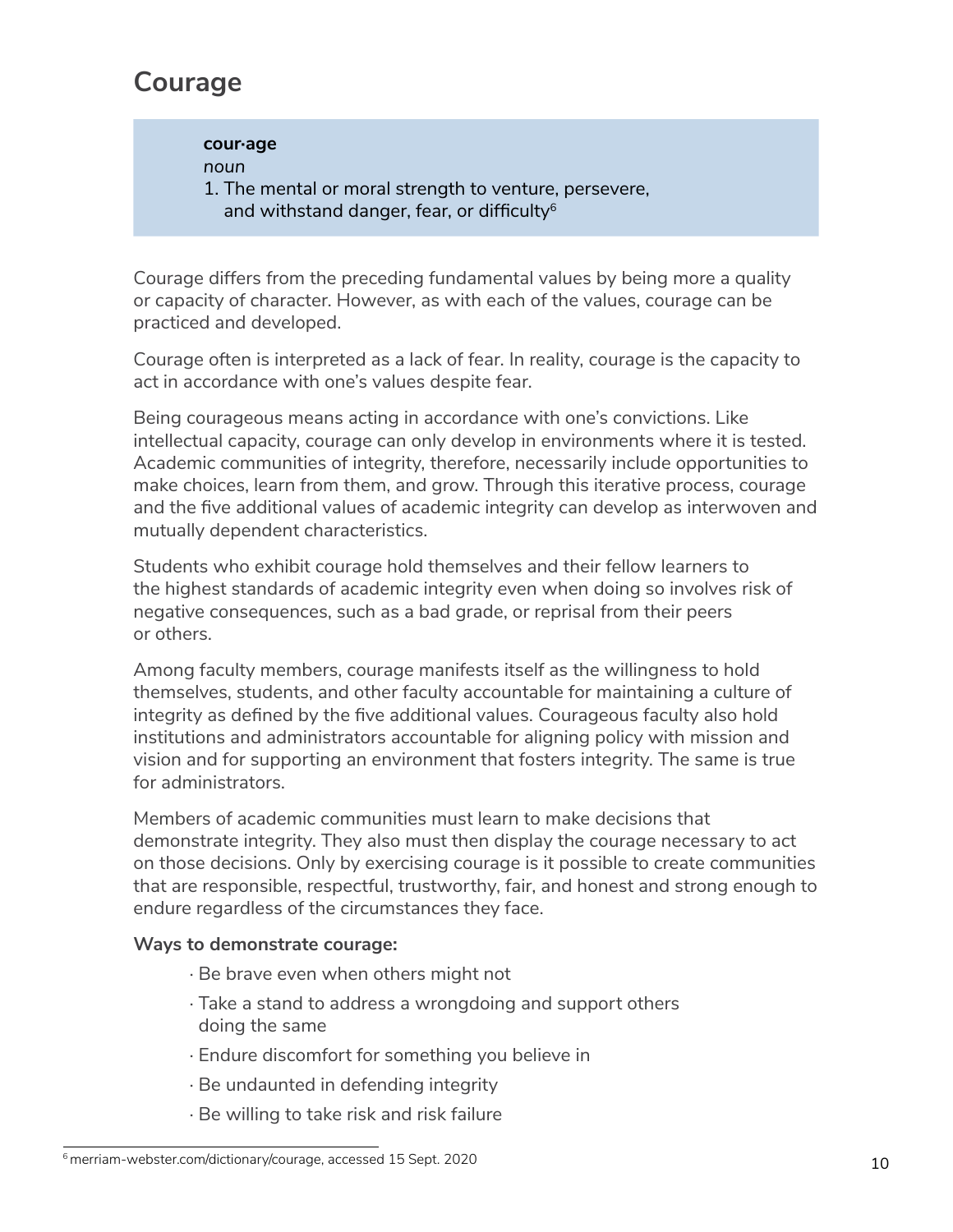## **How to Create a Culture of Academic Integrity**

ICAI is an international organization that seeks to promote integrity in academic communities worldwide and through that effort promote ethical institutions and societies at large. The organization recognizes the cultural aspects of this work and pledges to collaborate and partner with academic institutions and organizations around the world to build a network of integrity allies. As part of this work, ICAI shares emerging research and trends in the field of academic integrity that can guide organizations seeking to nurture a culture of integrity.

At an institutional level, a culture of integrity exists at the roots of the organization as a foundational element. Building such a culture requires action and commitment at the top, bottom, and throughout an organization. Promoting the fundamental values of academic integrity in education requires balancing high standards of integrity with the educational mission, as well as compassion, and concern.

Three decades of attention to the processes and practices of successful academic integrity programs inform the following recommendations for programmatic development in academic communities.

Although there is no "one-size-fits-all" formula for establishing climates of integrity, taking several steps can maximize the chances for success.

#### **Institutions should:**

- 1. Clearly and regularly articulate how a culture of academic integrity supports achieving the institution's mission and vision.
- 2. Educate all members of the community about academic integrity standards so that expectations are well understood as integral components of the community culture.
- 3. Regularly assess the perceptions of integrity at your institution.
- 4. Re-envision pedagogy to include demonstrated competencies and learning outcomes so students have opportunities to practice, make mistakes, and learn from them.
- 5. Establish on-campus partnerships and collaborations to help faculty create positive pedagogical environments and promote integrity in the classroom.
- 6. Develop and publicize clear, fair, academic integrity policies, procedures, and statements that can be effectively understood, procedurally sound, and consistently implemented.
- 7. Promote the positive aspects of academic integrity amongst all segments of the campus community. (See our online resources for suggestions.)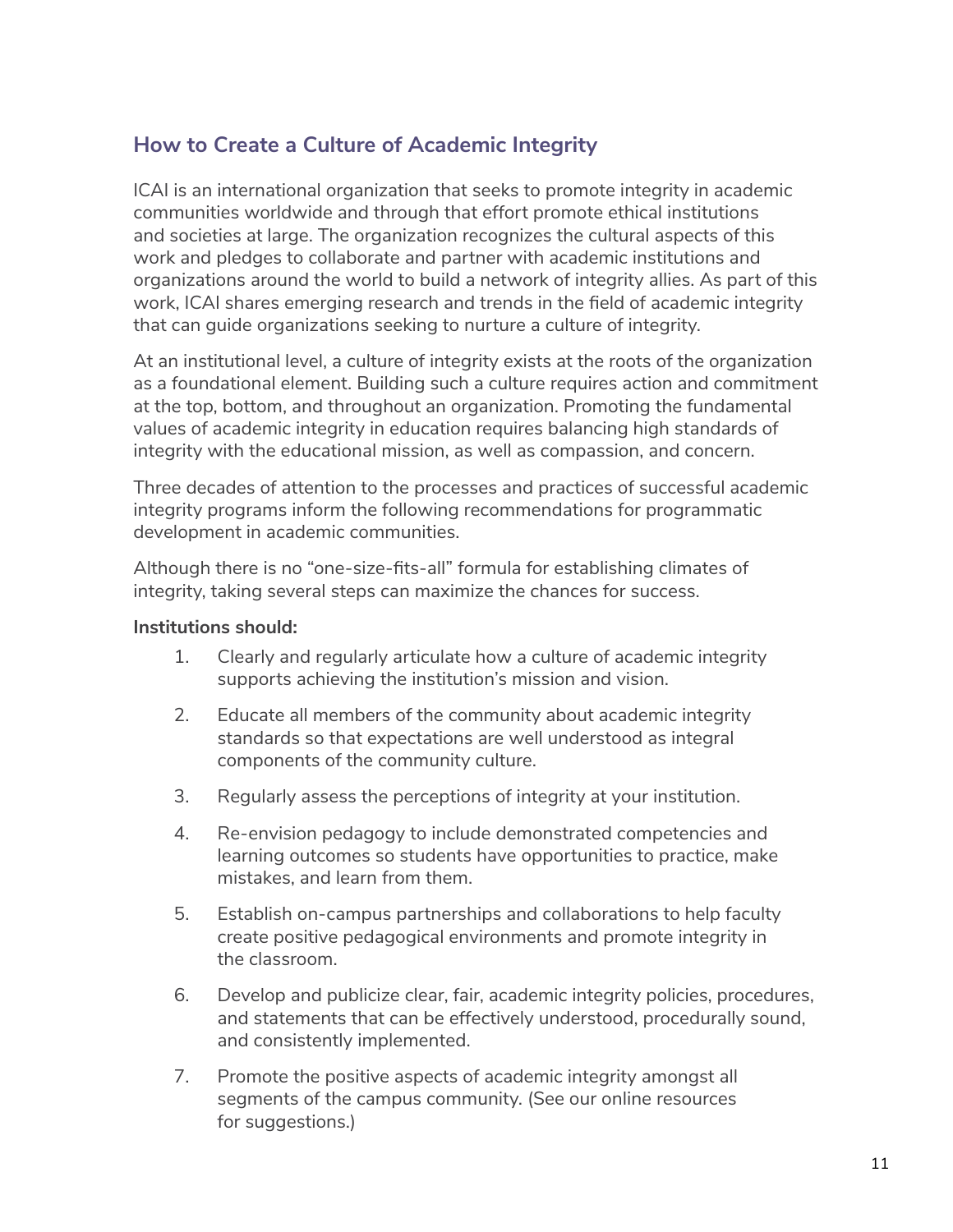- 8. Regularly review academic integrity policies to ensure that they are consistent, equitable and transparent, effective at their stated purpose, address changes in the field (e.g., new technology and evolving methods of misconduct), educational, and forward looking in their scope.
- 9. Support those who follow the policies and uphold standards.
- 10. Re-evaluate pedagogy institution-wide to reduce incentives for academic dishonesty.
- 11. Create and promote support services that encourage student success such as tutoring centers, writing labs, counseling services, accessibility services, etc.
- 12. Dedicate institutional resources to these goals, even when resources are scarce.

Institutions exist in different environments with different communities and different needs. As a result, the details of each institution's academic integrity programs will vary one to another. In each case, however, the relationship between policies and procedures, community standards, and day-to-day conduct should be congruent, consistent, and compatible with the institutional mission, vision, and values.

Faculty and staff can adapt these institutional strategies within individual classrooms, departments, or other academic units to drive change vertically and laterally.

Wholesale culture change is challenging and occurs slowly over time. Successful culture change requires patience and the ongoing involvement of students, faculty, staff, administration, institutions, and society at large.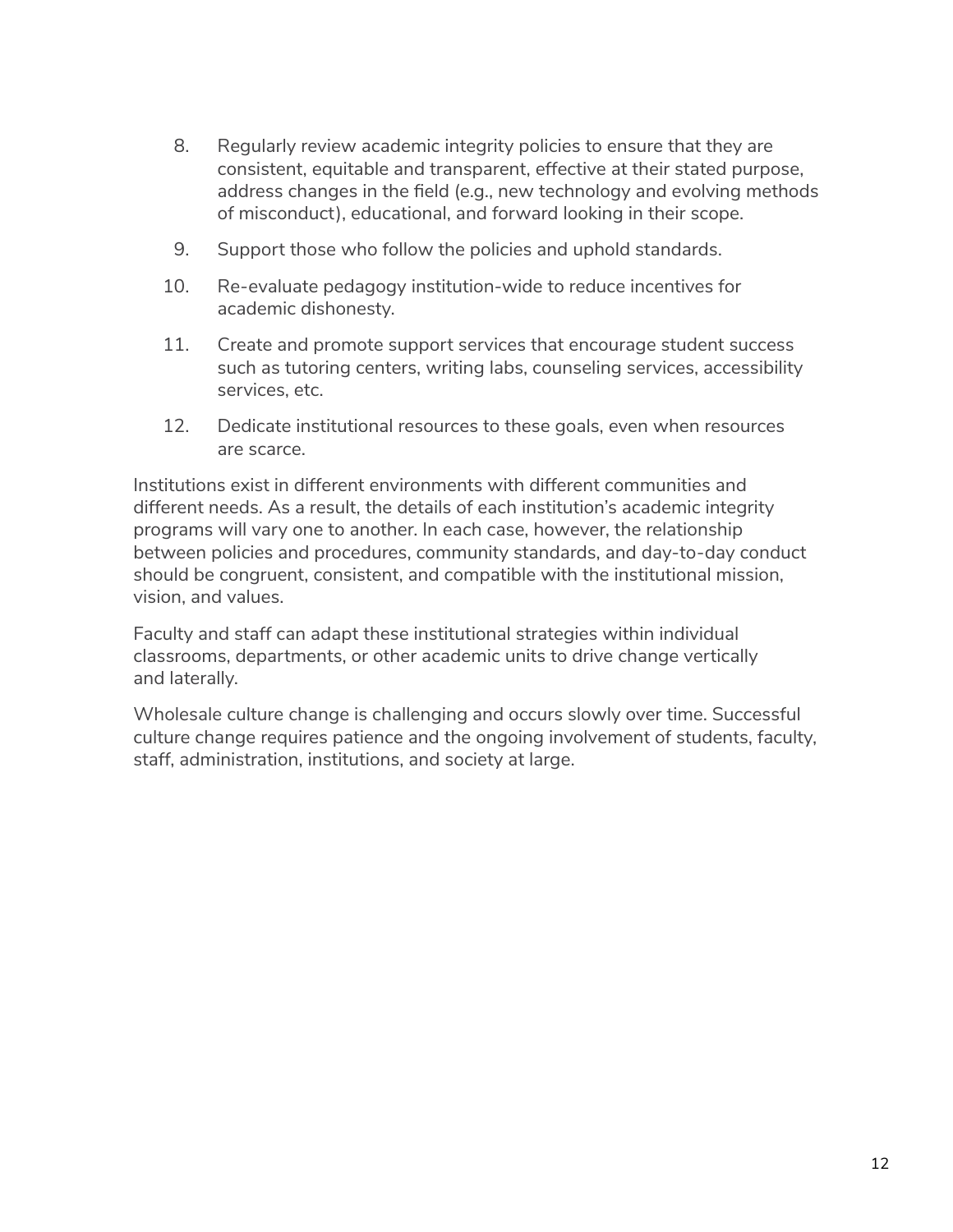## **Resources**

The International Center for Academic Integrity (ICAI) offers its member institutions support and resources for developing effective academic integrity programs. ICAI maintains an updated list of resources on its website which can be found at **[www.academicintegrity.org/resources](http://www.academicintegrity.org/resources)**.

#### **ICAI also provides the following:**

**Consulting Services:** ICAI maintains a cadre of experts in academic integrity who are available to assist member organizations and institutions in assessing academic integrity and identifying strategies that can enhance the culture of integrity.

**Assessment:** ICAI offers several opportunities for member organizations to assess their own culture of integrity. This includes the ICAI McCabe Student Survey of Academic Integrity, a research-grade survey that can provide comparative data analysis as a benchmark for institutions.

**Conferences and Webinars:** ICAI hosts a variety of conferences and webinars each year dedicated to bringing together researchers and practitioners in academic integrity from organizations worldwide to share their latest work. The organization sponsors regional conferences through the ICAI Regional Consortia as well as an Annual Conference.

**Talks and Workshops:** From creating policies for entire schools or universities to building a learning environment that resists dishonesty, ICAI's experts are available to present custom talks and workshops both in-person and online.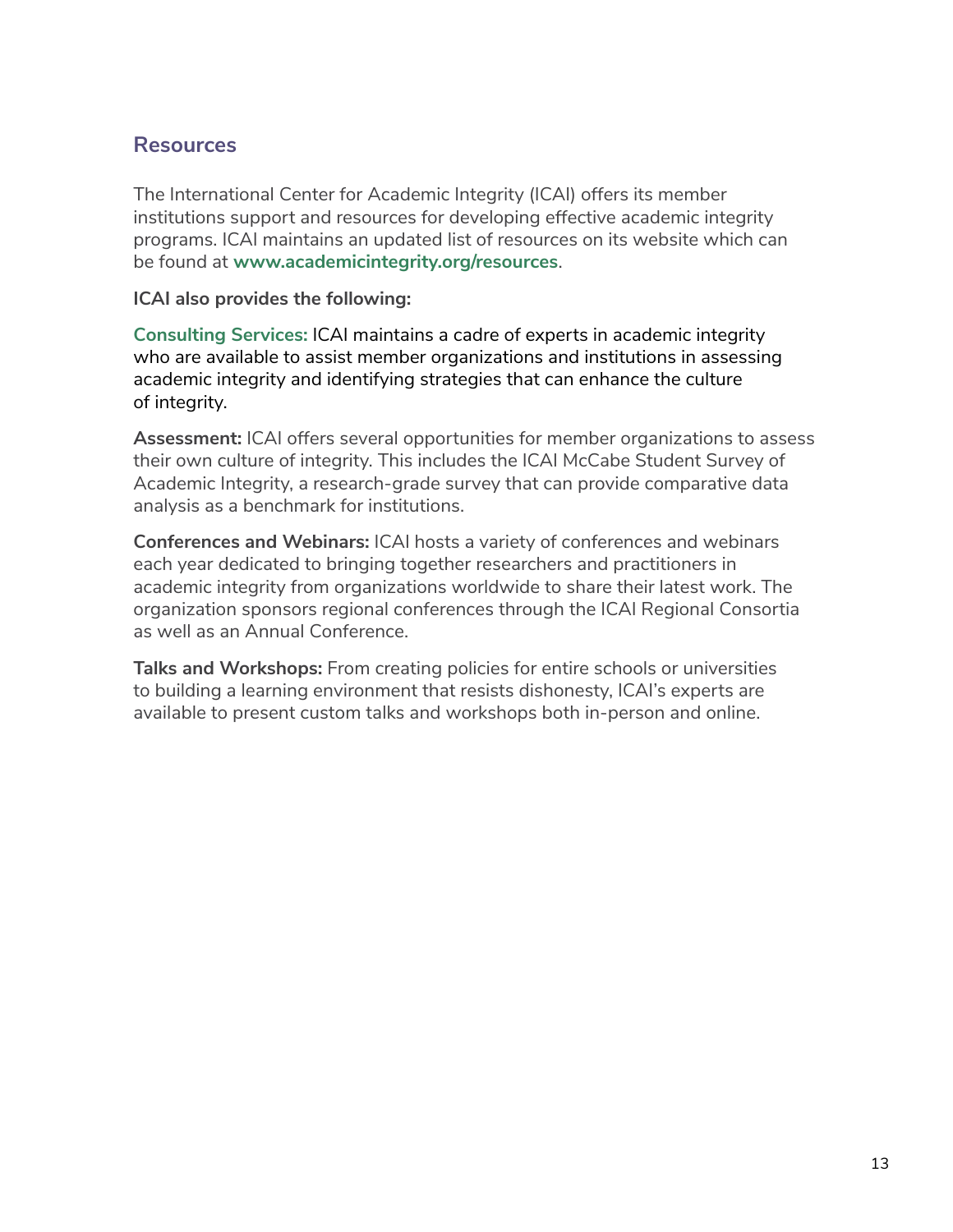## **Acknowledgments**

The International Center for Academic Integrity would like to thank the following individuals and organizations for their contributions to this revision of the Fundamental Values of Academic Integrity.

Azalea Hulbert, ICAI Board Member; Director, Office of Academic Integrity, West Virginia University, U.S.

Amanda McKenzie, Secretary & ICAI Board Member; Director, Quality Assurance (Academic Programs), University of Waterloo, Canada

James Orr, Treasurer & ICAI Board Member; Vice Provost for Academic Affairs and Strategic Enrollment, University of Memphis, U.S.

Camilla Roberts, President & ICAI Board Member; Director, Honor and Integrity System, Kansas State University